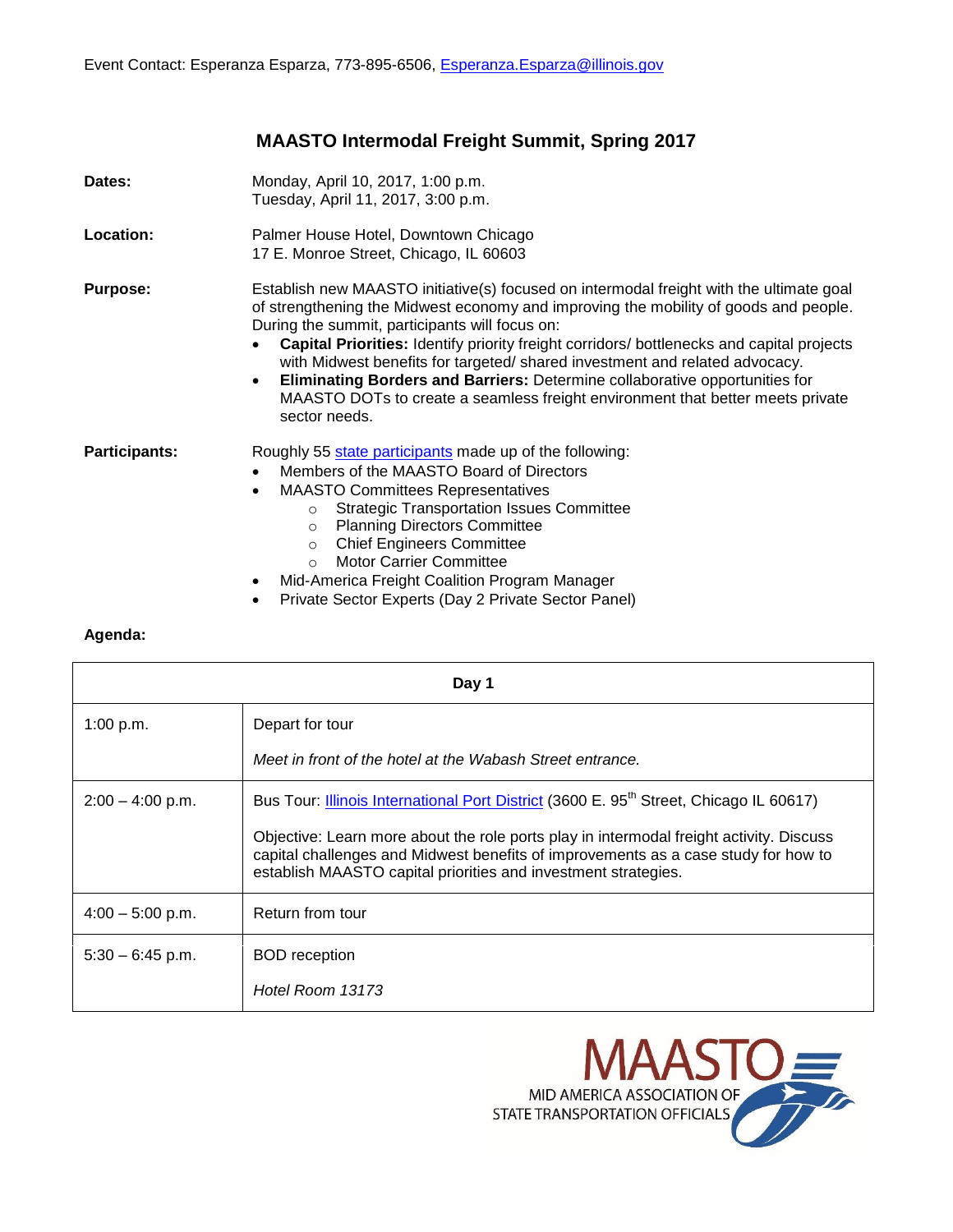| $7:15 - 9:45$ p.m.   | Dinner at Seven Lions (130 S. Michigan Ave., Chicago, IL 60603)                                                                                                                                                                                                                                                                                                                                                                                                                                                                                                                                                                                                   |  |
|----------------------|-------------------------------------------------------------------------------------------------------------------------------------------------------------------------------------------------------------------------------------------------------------------------------------------------------------------------------------------------------------------------------------------------------------------------------------------------------------------------------------------------------------------------------------------------------------------------------------------------------------------------------------------------------------------|--|
|                      | Meet in front of the hotel at the Wabash Street entrance at 7:00 to depart.                                                                                                                                                                                                                                                                                                                                                                                                                                                                                                                                                                                       |  |
| Day 2                |                                                                                                                                                                                                                                                                                                                                                                                                                                                                                                                                                                                                                                                                   |  |
| $7:45 - 8:45$ a.m.   | <b>Breakfast, Committees Meet</b>                                                                                                                                                                                                                                                                                                                                                                                                                                                                                                                                                                                                                                 |  |
|                      | Third Floor: Logan Room - Board of Directors; Indiana Room - Planning and STIC<br>Committees; Kimball Room - Chief Engineers and Motor Carrier Committees                                                                                                                                                                                                                                                                                                                                                                                                                                                                                                         |  |
| $8:45 - 9:00$ a.m.   | <b>Break</b>                                                                                                                                                                                                                                                                                                                                                                                                                                                                                                                                                                                                                                                      |  |
| $9:00 - 10:30$ a.m.  | <b>Private Sector Panel</b>                                                                                                                                                                                                                                                                                                                                                                                                                                                                                                                                                                                                                                       |  |
|                      | Objective: Discuss where state DOTs are seen as ineffective when it comes to the<br>efficient movement of goods; identify where states can better collaborate to meet private<br>sector needs.                                                                                                                                                                                                                                                                                                                                                                                                                                                                    |  |
|                      | Participants (including biographies):<br>Mark Bristol, Assistant Vice President of Network Development, Union Pacific<br>Railroad<br>Mike Mitchell, General Manger, Denton Cartage (Trucking Firm)<br>Del Wilkins, Vice President of Northern Operations and Business Development,<br><b>Canal Barge</b><br>Ognen Stojanovski, Otto (Self-Driving Technology Company with Trucking<br>Focus)                                                                                                                                                                                                                                                                      |  |
|                      | Questions:<br>Where do you run into challenges when working with state DOTs? How can<br>state DOTs be better partners to improve the safe, efficient shipping of goods?<br>Where do you run into operational challenges when crossing state lines? What<br>opportunities do we have as state DOTs to streamline or harmonize regulations,<br>services, agreements, etc.?<br>What capital challenges do you see as being most significant to your operations<br>across modes? Where are there opportunities for us to partner (public and<br>private, public across state lines) on solving those capital challenges<br>collectively?<br>Third Floor: Crystal Room |  |
| $10:30 - 11:00$ a.m. | <b>Break</b>                                                                                                                                                                                                                                                                                                                                                                                                                                                                                                                                                                                                                                                      |  |
|                      | Coffee available outside of Crystal Room                                                                                                                                                                                                                                                                                                                                                                                                                                                                                                                                                                                                                          |  |
| 11:00 a.m. - Noon    | <b>Debrief Private Sector Panel</b>                                                                                                                                                                                                                                                                                                                                                                                                                                                                                                                                                                                                                               |  |

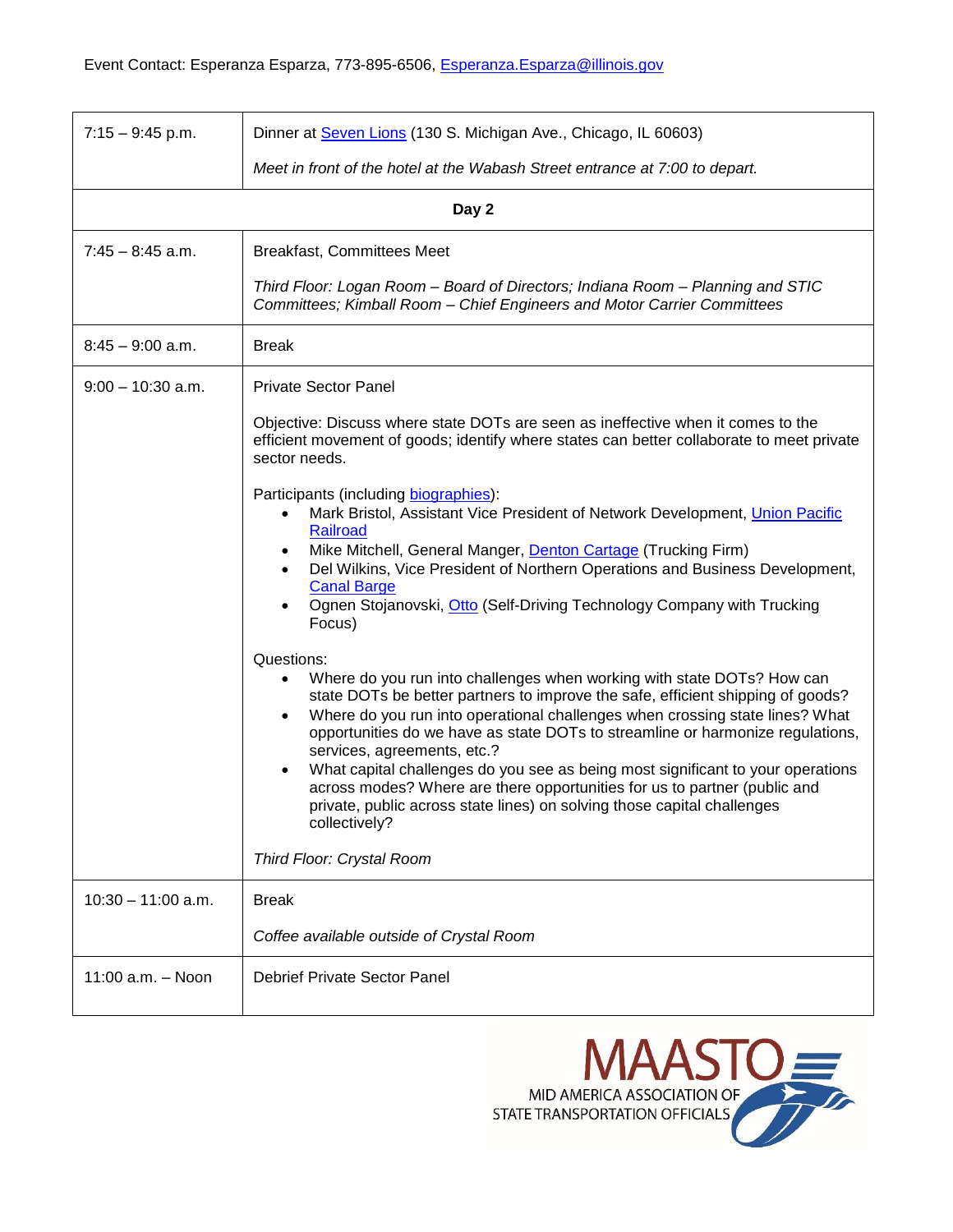|                         | Objective: Discuss major takeaways from the private sector panel, identify opportunities<br>for future MAASTO activity and which committees are best suited to tackle.                                                                                                                                                                                                                                                                                                                                                                                                                                                                                                                                                                                                                                                                                                                                                                                                                                                                                                                                                                                                                                                                                                                                                                                     |
|-------------------------|------------------------------------------------------------------------------------------------------------------------------------------------------------------------------------------------------------------------------------------------------------------------------------------------------------------------------------------------------------------------------------------------------------------------------------------------------------------------------------------------------------------------------------------------------------------------------------------------------------------------------------------------------------------------------------------------------------------------------------------------------------------------------------------------------------------------------------------------------------------------------------------------------------------------------------------------------------------------------------------------------------------------------------------------------------------------------------------------------------------------------------------------------------------------------------------------------------------------------------------------------------------------------------------------------------------------------------------------------------|
|                         | Crystal Room                                                                                                                                                                                                                                                                                                                                                                                                                                                                                                                                                                                                                                                                                                                                                                                                                                                                                                                                                                                                                                                                                                                                                                                                                                                                                                                                               |
| $12:00 - 1:00$ p.m.     | Lunch                                                                                                                                                                                                                                                                                                                                                                                                                                                                                                                                                                                                                                                                                                                                                                                                                                                                                                                                                                                                                                                                                                                                                                                                                                                                                                                                                      |
|                         | Logan Room - Board of Directors; Indiana Room - Planning and STIC Committees;<br>Kimball Room - Chief Engineers and Motor Carrier Committees                                                                                                                                                                                                                                                                                                                                                                                                                                                                                                                                                                                                                                                                                                                                                                                                                                                                                                                                                                                                                                                                                                                                                                                                               |
| $1:00 - 1:15$ p.m.      | <b>Break</b>                                                                                                                                                                                                                                                                                                                                                                                                                                                                                                                                                                                                                                                                                                                                                                                                                                                                                                                                                                                                                                                                                                                                                                                                                                                                                                                                               |
| 1:15 p.m. $-$ 2:45 p.m. | <b>Planning Committee Activities:</b><br>Establish Mid-America Freight Coalition research projects for FY17-18<br>Reference: Mid-America Freight Coalition Draft Research Ideas<br>$\circ$<br>Review freight priority corridor maps, discuss opportunities to develop a<br>$\bullet$<br>multimodal network corridor approach to aid capital prioritization and investment<br>strategies at Midwest-level.<br>Reference: MAASTO High-Volume Freight Network map, Marine<br>$\Omega$<br><b>Highways map, Significant Highway Freight Corridors table, Summary</b><br>of Challenges and Best Practices from State Freight Advisory Plans<br><b>Motor Carrier Committee Activities:</b><br>Review list of potential MCC initiatives in light of morning discussion; narrow in<br>on a top priority initiatives.<br><b>Reference: MCC Work to Date and Potential Initiatives</b><br>$\circ$<br><b>STIC Activities:</b><br>Status update on Alternative Funding Grant proposal<br>$\bullet$<br><b>Reference: Alternative Funding Proposal</b><br>$\circ$<br>Review other federal discretionary funding opportunities<br>Reference: Federal Freight Funding Opportunities<br>$\circ$<br>Discuss opportunities around autonomous vehicle coordination and the<br>appropriate structure<br>Reference: Summary of AV Regulations by State<br>$\circ$<br>Crystal Room |
| $2:45 - 3:00$ p.m.      | Wrap Up<br>Recap new initiatives that MAASTO will pursue as a result of the summit                                                                                                                                                                                                                                                                                                                                                                                                                                                                                                                                                                                                                                                                                                                                                                                                                                                                                                                                                                                                                                                                                                                                                                                                                                                                         |
|                         | Crystal Room                                                                                                                                                                                                                                                                                                                                                                                                                                                                                                                                                                                                                                                                                                                                                                                                                                                                                                                                                                                                                                                                                                                                                                                                                                                                                                                                               |

Please note, attire at the summit is business casual.